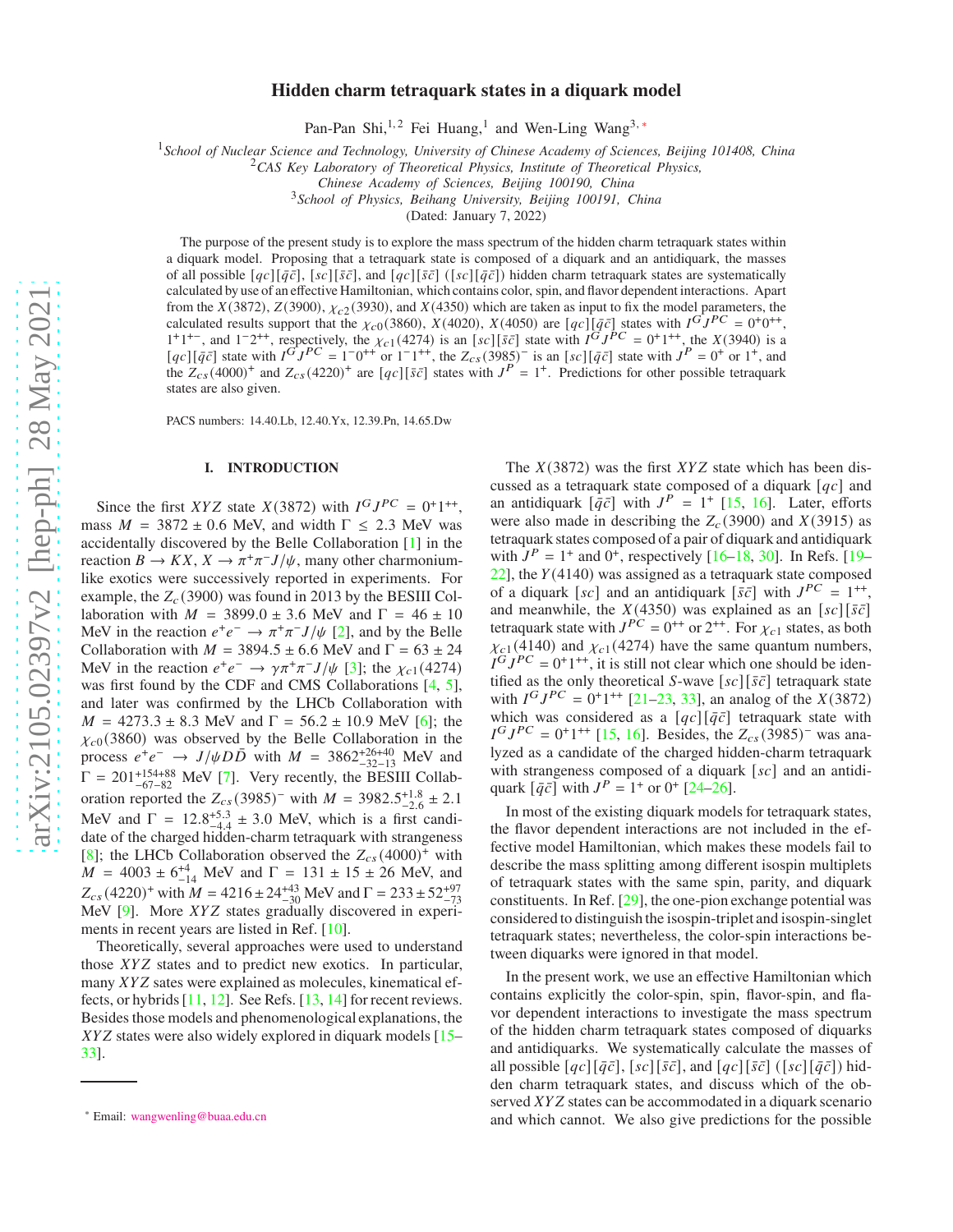tetraquark states which have not yet been observed so far.

The paper is organized as follows. In Sec. [II,](#page-1-0) we construct the wave functions for the hidden charm tetraquark states. In Sec. [III,](#page-2-0) we present the effective Hamiltonian employed in the present work and give the mass formula for the tetraquark states considered. In Sec. [IV,](#page-4-0) we show the results of the calculated masses of the hidden charm tetraquark states and give discussions for these theoretical results. Finally, in Sec. [V,](#page-5-0) we give a brief summary.

### <span id="page-1-0"></span>**II. WAVE FUNCTIONS OF THE HIDDEN CHARM TETRAQUARK STATES**

In color space, each quark (antiquark) belongs to a color  $3_c$  ( $\bar{3}_c$ ) representation, two quarks can stay in color  $\bar{3}_c$  or  $6_c$ configurations, and two antiquarks can stay in color  $3_c$  or  $\bar{6}_c$ configurations. It is well known that the interactions arising from QCD are attractive between a pair of quarks in color  $\overline{3}_c$ state or a pair of antiquarks in color  $3<sub>c</sub>$  state [\[15](#page-8-14)]. Thus, the color wave function for a tetraquark state composed of a pair of diquark and antidiquark can be constructed straightforwardly  $\left[ (3_c 3_c)_{\bar{3}_c} (\bar{3}_c \bar{3}_c)_{3_c} \right]_{1_c}.$ 

In flavor space, a hidden charm tetraquark state composed of a pair of diquark and antidiquark can be denoted as  $[q'c][\bar{q}'\bar{c}]$ , where  $q'$  represents one of the three light quarks,  $u, d$ , and  $s$ , in the flavor SU(3) case. The light quark  $q'$  and light antiquark  $\bar{q}'$  combine into an SU(3) octet multiplet or an SU(3) singlet multiplet:

$$
\Box_{3_f} \otimes \Box_{\bar{3}_f} \simeq \Box_{8_f} \oplus \Box_{1_f} . \qquad (1)
$$

Thus, similar to the  $q'\bar{q}'$ -meson octet and singlet multiplets, the hidden charm tetraquark states can decompose into a flavor SU(3) octet multiplet

$$
M^{a}{}_{b} = \begin{pmatrix} \frac{Z_{c}^{0}}{\sqrt{2}} + \frac{X}{\sqrt{6}} & Z_{c}^{+} & Z_{cs}^{+} \\ Z_{c}^{-} & -\frac{Z_{c}^{0}}{\sqrt{2}} + \frac{X}{\sqrt{6}} & Z_{cs}^{0} \\ Z_{cs}^{-} & Z_{cs}^{0} & -\frac{2X}{\sqrt{6}} \end{pmatrix},\tag{2}
$$

and a flavor  $SU(3)$  singlet  $X'$ . Explicitly, the flavor wave functions for the states denoted by the symbols  $Z_c^0$ , X,  $Z_c^+$ ,  $Z_{cs}^+$ ,  $Z_c^-$ ,  $Z_{cs}^0$ ,  $Z_{cs}^-$ ,  $\bar{Z}_{cs}^0$ , and  $X'$  can be written as [\[23\]](#page-8-22)

$$
Z_c^- = [dc][\bar{u}\bar{c}], \qquad Z_c^+ = [uc][\bar{d}\bar{c}], \qquad (3)
$$

$$
Z_c^0 = \frac{1}{\sqrt{2}} \left( \left[ uc \right] \left[ \bar{u}\bar{c} \right] - \left[ dc \right] \left[ \bar{d}\bar{c} \right] \right),\tag{4}
$$

$$
Z_{cs}^0 = [dc][\bar{s}\bar{c}], \qquad Z_{cs}^+ = [uc][\bar{s}\bar{c}], \qquad (5)
$$

$$
Z_{cs}^- = [sc][\bar{u}\bar{c}], \qquad \bar{Z}_{cs}^0 = [sc][\bar{d}\bar{c}], \qquad (6)
$$

$$
X = \frac{1}{\sqrt{6}} \left( \left[ uc \right] \left[ \bar{u}\bar{c} \right] + \left[ dc \right] \left[ \bar{d}\bar{c} \right] - 2 \left[ sc \right] \left[ \bar{s}\bar{c} \right] \right), \tag{7}
$$

$$
X' = \frac{1}{\sqrt{3}} \left( [uc][\bar{u}\bar{c}] + [dc][\bar{d}\bar{c}] + [sc][\bar{s}\bar{c}] \right). \tag{8}
$$

The symmetry states  $X$  from the flavor SU(3) octet and  $X'$ from the flavor SU(3) singlet have the same isospin 0. They can couple together to result in the physically observed states  $\bar{X}$  and  $\bar{X}'$ :

$$
\begin{pmatrix} \bar{X}' \\ \bar{X} \end{pmatrix} = \begin{pmatrix} \cos \theta & -\sin \theta \\ \sin \theta & \cos \theta \end{pmatrix} \begin{pmatrix} X' \\ X \end{pmatrix},
$$
 (9)

with  $\theta$  being the mixing angle. For simplicity, an "ideal mixing" is chosen, i.e.  $\theta \approx 54.732^{\circ}$ , which gives

<span id="page-1-5"></span>
$$
\bar{X} = \frac{1}{\sqrt{2}} \left( [uc][\bar{u}\bar{c}] + [dc][\bar{d}\bar{c}] \right),\tag{10}
$$

<span id="page-1-2"></span>
$$
\bar{X}' = [sc][\bar{s}\bar{c}].\tag{11}
$$

In short, the above-mentioned flavor wave functions for hidden charm tetraquark states composed of diquarks and antidiquarks could be divided to three types of configurations, i.e.  $[qc][\bar{q}\bar{c}]$ , [sc][ $\bar{s}\bar{c}$ ], and [ $qc$ ][ $\bar{s}\bar{c}$ ] ([sc][ $\bar{q}\bar{c}$ ]), where q denotes u or d quark, and  $\bar{q}$  denotes  $\bar{u}$  or  $d$  quark. Note that here  $q\bar{q}$  could be one of  $u\bar{u}$ ,  $u\bar{d}$ ,  $d\bar{u}$ , and  $d\bar{d}$ . In the rest of this paper, we refer to the diquarks  $[qc]$  and  $[sc]$  as  $\mathcal D$  and  $\mathcal D_s$ , the antidiquarks  $[\bar{q}\bar{c}]$ and  $[\bar{s}\bar{c}]$  as  $\bar{D}$  and  $\bar{D}_s$ , respectively, for the sake of simplicity.

In spin space, the wave functions for the three flavor types of configurations,  $\mathcal{D}\bar{\mathcal{D}}$ ,  $\mathcal{D}_s\bar{\mathcal{D}}_s$ , and  $\mathcal{D}\bar{\mathcal{D}}_s$  ( $\mathcal{D}_s\bar{\mathcal{D}}$ ), can be constructed as follows. We mention that no orbital excitation inside a diquark or between a pair of diquark-antidiquark is considered in the present work.

# <span id="page-1-6"></span>**A.** Spin wave functions for  $D\overline{D}$  and  $D_{S}\overline{D}_{S}$

As can be seen from Eqs. [\(3\)](#page-1-1)–[\(11\)](#page-1-2), the isospin triplet  $Z_c^-$ ,  $Z_c^0$ , and  $Z_c^+$ , and isospin singlet  $\bar{X}$  are tetraquark states that have the  $\mathcal{D}\bar{\mathcal{D}}$  type configurations, and the isospin singlet  $\bar{X}$ ' is the tetraquark state that has the  $\mathcal{D}_s \bar{\mathcal{D}}_s$  type configuration. Their spin wave functions can be constructed as [\[18](#page-8-17), [29](#page-8-25), [30](#page-8-18)]

$$
J^{PC} = 0^{++} : |0,0\rangle_0, |1,1\rangle_0; \qquad (12)
$$

<span id="page-1-8"></span>
$$
J^{PC} = 1^{++} : \quad \frac{1}{\sqrt{2}} \left( |1, 0\rangle_1 + |0, 1\rangle_1 \right); \tag{13}
$$

$$
J^{PC} = 1^{+-} : \quad \frac{1}{\sqrt{2}} \left( |1, 0\rangle_1 - |0, 1\rangle_1 \right), \quad |1, 1\rangle_1 ; \tag{14}
$$

<span id="page-1-9"></span><span id="page-1-7"></span>
$$
J^{PC} = 2^{++} : |1, 1\rangle_2. \tag{15}
$$

<span id="page-1-3"></span><span id="page-1-1"></span>Here each ket denotes  $|S_{\mathcal{D}},S_{\bar{\mathcal{D}}}\rangle$  $S_{\mathcal{D}\bar{\mathcal{D}}}$  or  $\left| S_{\mathcal{D}_{\mathcal{S}}}, S_{\bar{\mathcal{D}}_{\mathcal{S}}} \right\rangle$  $S_{\mathcal{D}_s\bar{\mathcal{D}}_s}$ , with S being the spin of the diquark (antidiquark) or a pair of diquark and antidiquark indicated by the corresponding subscript. Note that for  $\mathcal{D}_s \bar{\mathcal{D}}_s$  states the isospin is  $\bar{l} = 0$  and the G parity is given by  $G = C(-1)^{I} = C$ .

# **B.** Spin wave functions for  $\mathcal{D}\bar{\mathcal{D}}_s$  or  $\mathcal{D}_s\bar{\mathcal{D}}$

<span id="page-1-4"></span>One sees from Eqs. [\(3\)](#page-1-1)–[\(11\)](#page-1-2), the isospin doublet  $Z_{cs}^0$  and  $Z_{cs}^{+}$  are tetraquark states that have the  $\mathcal{D}\bar{\mathcal{D}}_{s}$  type configuration, and the isospin doublet  $Z_{cs}^-$  and  $\bar{Z}_{cs}^0$  are tetraquark states that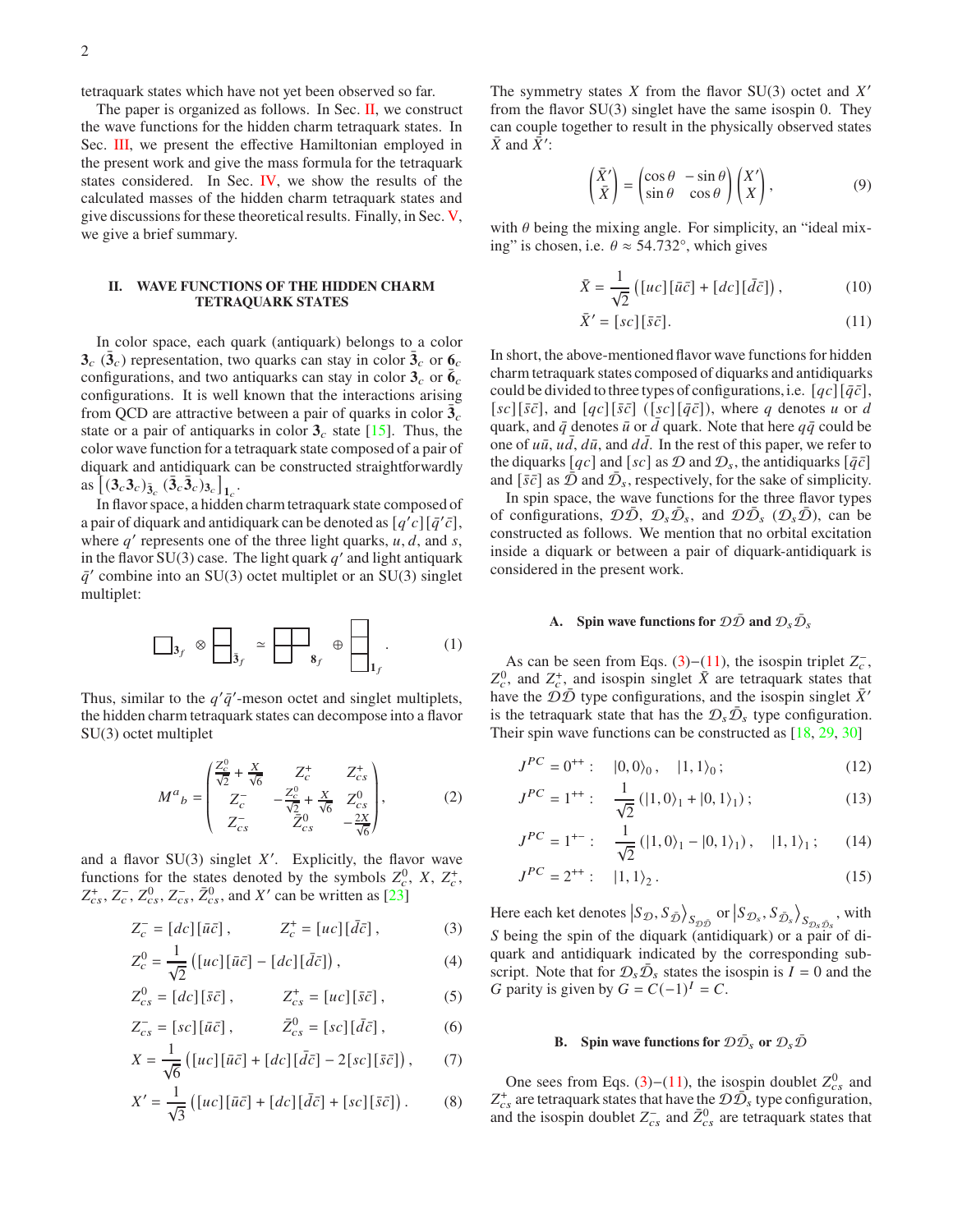have the  $\mathcal{D}_s \mathcal{D}$  type configuration. Their spin wave functions can be constructed as

$$
J^{P} = 0^{+} : |0,0\rangle_{0}, |1,1\rangle_{0}; \qquad (16)
$$

$$
J^{P} = 1^{+} : |1,0\rangle_{1}, |0,1\rangle_{1}, |1,1\rangle_{1}; \qquad (17)
$$

$$
J^P = 2^+ : \quad |1,1\rangle_2. \tag{18}
$$

Here each ket denotes  $|S_{\mathcal{D}}, S_{\bar{\mathcal{D}}_s}\rangle$  $S_{\mathcal{D}\bar{\mathcal{D}}_{S}}$  or  $\left|S_{\mathcal{D}_{S}}, S_{\bar{\mathcal{D}}}\right\rangle$  $S_{\mathcal{D}_s\bar{\mathcal{D}}}$ , with S being the spin of the diquark (antidiquark) or a pair of diquark and antidiquark indicated by the corresponding subscript. Note that both the  $\mathcal{D}\bar{\mathcal{D}}_s$  and  $\mathcal{D}_s\bar{\mathcal{D}}$  configuration states are constructed to have particular strangeness quantum numbers [c.f. Eqs. [\(5\)](#page-1-3) and [\(6\)](#page-1-4)], and consequently, they are not eigenstates of the charge conjugation operator.

### <span id="page-2-0"></span>**III. MASS FORMULAS FOR THE HIDDEN CHARM TETRAQUARK STATES**

## **A. The effective Hamiltonian**

The phenomenological Hamiltonian of a diquark model is usually parametrized as a sum of the diquark masses and an effective potential composed of color-spin and color-electric interaction terms [\[15,](#page-8-14) [23,](#page-8-22) [34](#page-8-26)] which are inspired by one-gluon exchange potential and instant-induced interaction[\[28\]](#page-8-27). Such a potential can be written explicitly as [\[34](#page-8-26)]

$$
V_{cs} = 2 \sum_{i>j} \left[ \alpha_{ij} \left( \lambda_i^c \cdot \lambda_j^c \mathbf{S}_i \cdot \mathbf{S}_j \right) + \frac{\beta}{m_i m_j} \left( \lambda_i^c \cdot \lambda_j^c \right) \right], \quad (19)
$$

where the parameter  $\alpha_{ij}$  and the masses  $m_i$  and  $m_j$  depend on the flavor of constituents *i* and *j*, while the parameter  $\beta$  is flavor independent.  $\lambda^c$  represents the Gell-Mann matrix for the color SU(3) group. In order to describe the mass splits of isospin multiplets of the considered tetraquark states, we introduce, analogously to the color dependent potential in Eq. [\(19\)](#page-2-1), the following flavor dependent potential:

$$
V_{fs} = 2\sum_{i>j} \left[ \frac{\gamma}{m_i m_j} \left( \lambda_i^f \cdot \lambda_j^f S_i \cdot S_j \right) + \frac{\rho}{m_i m_j} \left( \lambda_i^f \cdot \lambda_j^f \right) \right],
$$
\n(20)

where the parameters  $\gamma$  and  $\rho$  are both flavor independent, and  $\lambda^f$  represents the Gell-Mann matrix for the flavor SU(3) group. Note that in Eqs.  $(19)$  and  $(20)$ , the summations are performed over all pairs of quarks (antiquarks), either inside a diquark (antidiquark) or between a diquark and an antidiquark for a tetraquark state. The effective Hamiltonian of the model is then written as

$$
H = \sum_{n} M_n + V_{cs} + V_{fs},
$$
 (21)

with  $M_n$  being the effective mass of the *n*th constituent which includes also those effects not accounted for by the abovementioned interactions.

<span id="page-2-4"></span>TABLE I. Spin matrix elements for tetraquark states composed of diquark-antidiquark pairs. The spin states are denoted by  $S_{12}, S_{\bar{3}\bar{4}}\rangle_{S_{12\bar{3}\bar{4}}}$ 

<span id="page-2-10"></span><span id="page-2-9"></span><span id="page-2-3"></span>

|                                               |                |                |                            |                | $S_1 \cdot S_2$ $S_1 \cdot S_{\bar{3}}$ $S_1 \cdot S_{\bar{4}}$ $S_2 \cdot S_{\bar{3}}$ $S_2 \cdot S_{\bar{4}}$ $S_{\bar{3}} \cdot S_{\bar{4}}$ |          |
|-----------------------------------------------|----------------|----------------|----------------------------|----------------|-------------------------------------------------------------------------------------------------------------------------------------------------|----------|
| $\langle 0,0   S_i \cdot S_j   0,0 \rangle_0$ | $-3/4$         | $\overline{0}$ | $\overline{0}$             | $\overline{0}$ | $\boldsymbol{0}$                                                                                                                                | $-3/4$   |
| $(1,0 S_i \cdot S_j   1,0)$                   | 1/4            | $\mathbf{0}$   | $\overline{0}$             | $\overline{0}$ | $\overline{0}$                                                                                                                                  | $-3/4$   |
| $\langle 0,1   S_i \cdot S_j   0,1 \rangle_1$ | $-3/4$         | $\overline{0}$ | $\overline{0}$             | $\overline{0}$ | $\overline{0}$                                                                                                                                  | 1/4      |
| $\langle 1,1   S_i \cdot S_j   1,1 \rangle_0$ | 1/4            | $-1/2$         | $-1/2$                     | $-1/2$         | $-1/2$                                                                                                                                          | 1/4      |
| $\langle 1,1   S_i \cdot S_j   1,1 \rangle_1$ | 1/4            | $-1/4$         | $-1/4$                     | $-1/4$         | $-1/4$                                                                                                                                          | 1/4      |
| $\langle 1,1   S_i \cdot S_j   1,1 \rangle_2$ | 1/4            | 1/4            | 1/4                        | 1/4            | 1/4                                                                                                                                             | 1/4      |
| $\langle 0,0   S_i \cdot S_j   1,1 \rangle_0$ | $\overline{0}$ | $-\sqrt{3}/4$  | $\sqrt{3}/4$               | $\sqrt{3}/4$   | $-\sqrt{3}/4$                                                                                                                                   | $\theta$ |
| $(1,0 S_i \cdot S_j  0,1)_{1}$                | 0              | 1/4            | $-1/4$                     | $-1/4$         | 1/4                                                                                                                                             | 0        |
| $\langle 0,1   S_i \cdot S_j   1,1 \rangle_1$ | $\overline{0}$ |                | $-\sqrt{2}/4 - \sqrt{2}/4$ | $\sqrt{2}/4$   | $\sqrt{2}/4$                                                                                                                                    | $\Omega$ |
| $(1,0 S_i \cdot S_j   1,1)$                   | 0              |                | $\sqrt{2}/4 - \sqrt{2}/4$  | $\sqrt{2}/4$   | $-\sqrt{2}/4$                                                                                                                                   | $\Omega$ |

The color matrix elements for tetraquark states composed of diquark-antidiquark are

$$
\left\langle \lambda_i^c \cdot \lambda_j^c \right\rangle = \begin{cases} -8/3, & (i, j \text{ in the same diquark}) \\ -4/3, & (\text{others}) \end{cases}
$$
 (22)

The flavor matrix elements are

<span id="page-2-6"></span>
$$
\left\langle \lambda_i^f \cdot \lambda_j^f \right\rangle = 2/3, \tag{23}
$$

<span id="page-2-1"></span>for tetraquark states  $Z_c^-$ ,  $Z_c^0$ ,  $Z_c^+$ ,  $Z_{cs}^0$ ,  $Z_{cs}^+$ ,  $Z_{cs}^-$ , and  $\bar Z_{cs}^0$  defined in Eqs.  $(3)–(6)$  $(3)–(6)$ , and are

$$
\left\langle \lambda_i^f \cdot \lambda_j^f \right\rangle_{\bar{X}} = -10/3, \tag{24}
$$

<span id="page-2-7"></span>
$$
\left\langle \lambda_i^f \cdot \lambda_j^f \right\rangle_{\bar{X}'} = -4/3, \tag{25}
$$

for tetraquark states  $\bar{X}$  and  $\bar{X}'$  defined in Eqs. [\(10\)](#page-1-5)–[\(11\)](#page-1-2).

The spin matrix elements can be calculated directly from the spin wave functions constructed in Eqs. [\(12\)](#page-1-6)−[\(18\)](#page-2-3). The details of the calculation are given in Appendix [A,](#page-6-0) and the results are listed in Table [I.](#page-2-4)

## <span id="page-2-8"></span>**B.** Mass formulas for  $\mathcal{D}\overline{\mathcal{D}}$

<span id="page-2-2"></span>By use of the effective Hamiltonian in Eq. [\(21\)](#page-2-5), the color and flavor matrix elements in Eqs.  $(22)$ − $(25)$ , and the spin matrix elements listed in Table [I,](#page-2-4) the masses of hidden charm tetraquark states  $\mathcal{D}\bar{\mathcal{D}}, \mathcal{D}_s\bar{\mathcal{D}}_s$ , and  $\mathcal{D}\bar{\mathcal{D}}_s (\mathcal{D}_s\bar{\mathcal{D}})$  can be calculated straightforwardly.

<span id="page-2-5"></span>For  $\mathcal{D}\bar{\mathcal{D}}$  states with  $I^G J^{PC} = 0^+ 0^{++}$  and  $I^G J^{PC} = 1^- 0^{++}$ , whose spin wave functions are defined in Eq.  $(12)$ , the masses are, respectively, determined by the following mass matrices:

$$
\begin{pmatrix} M_{(00)0,0} & M'_{(00-11)0,0} \\ M'_{(00-11)0,0} & M_{(11)0,0} \end{pmatrix},
$$
\n(26)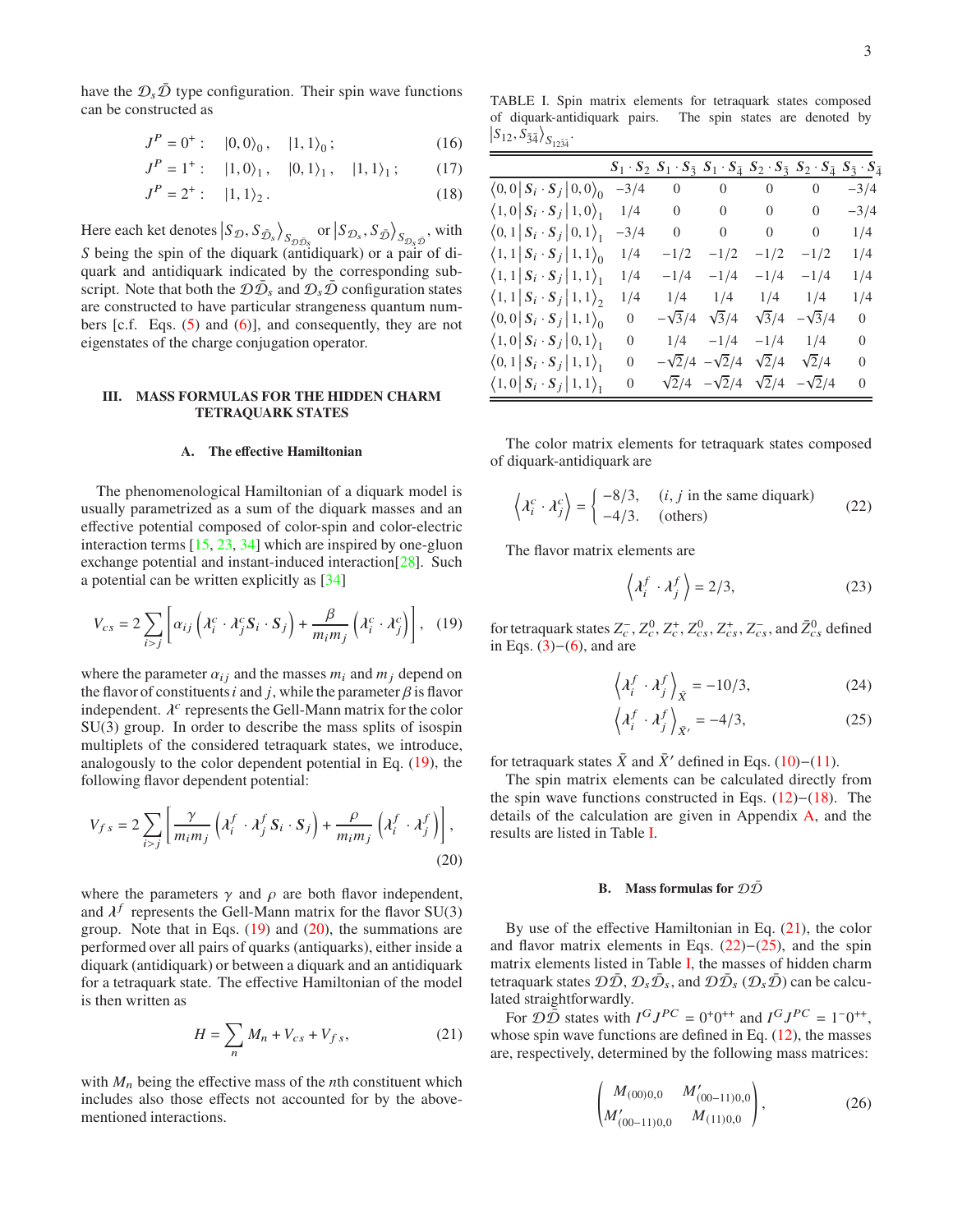$$
\begin{pmatrix} M_{(00)0,1} & M'_{(00-11)0,1} \\ M'_{(00-11)0,1} & M_{(11)0,1} \end{pmatrix}, \tag{27}
$$

where the subscripts of the diagonal matrix elements  $M$  denote  $(S_{\mathcal{D}}S_{\bar{\mathcal{D}}})$  S, I, and the subscripts of the transition matrix elements *M'* denote  $(S_{\mathcal{D}}S_{\bar{\mathcal{D}}}-S_{\mathcal{D}}'S_{\bar{\mathcal{D}}}$  $(S, I, with S and I being$ the total spin and isospin for the considered tetraquark states. Explicitly, one has

$$
M_{(00)0,0} = 2M_{qc} + 8\alpha_{qc} - \frac{8\beta}{3m_q^2} - \frac{16\beta}{m_q m_c} - \frac{8\beta}{3m_c^2} - \frac{20\rho}{3m_q^2},\tag{28}
$$

$$
M_{(11)0,0} = 2M_{qc} + \frac{4}{3}\alpha_{qq} + \frac{4}{3}\alpha_{cc} - \frac{8\beta}{3m_q^2} - \frac{16\beta}{m_qm_c} - \frac{8\beta}{3m_c^2}
$$

$$
-\frac{20\rho}{3m_q^2} + \frac{10\gamma}{3m_q^2},\tag{29}
$$

$$
M'_{(00-11)0,0} = \frac{2}{\sqrt{3}}\alpha_{qq} - \frac{4}{\sqrt{3}}\alpha_{qc} + \frac{2}{\sqrt{3}}\alpha_{cc} + \frac{5\gamma}{\sqrt{3}m_q^2},\tag{30}
$$

$$
M_{(00)0,1} = 2M_{qc} + 8\alpha_{qc} - \frac{8\beta}{3m_q^2} - \frac{16\beta}{m_q m_c} - \frac{8\beta}{3m_c^2} + \frac{4\rho}{3m_q^2},\tag{31}
$$

$$
M_{(11)0,1} = 2M_{qc} + \frac{4}{3}\alpha_{qq} + \frac{4}{3}\alpha_{cc} - \frac{8\beta}{3m_q^2} - \frac{16\beta}{m_qm_c} - \frac{8\beta}{3m_c^2}
$$

$$
+\frac{4\rho}{3m_q^2} - \frac{2\gamma}{3m_q^2},\tag{32}
$$

$$
M'_{(00-11)0,1} = \frac{2}{\sqrt{3}}\alpha_{qq} - \frac{4}{\sqrt{3}}\alpha_{qc} + \frac{2}{\sqrt{3}}\alpha_{cc} - \frac{\gamma}{\sqrt{3}m_q^2}.
$$
 (33)

Similarly, for  $\mathcal{D}\bar{\mathcal{D}}$  states with  $I^G J^{PC} = 0^{-1^{+-}}$  and  $I^G J^{PC} = 0$ 1 +1 +−, whose spin wave functions are defined in Eq. [\(14\)](#page-1-7), the masses are, respectively, determined by the following mass matrices:

$$
\begin{pmatrix} M_{(01)1,0} & M'_{(01-11)1,0} \\ M'_{(01-11)1,0} & M_{(11)1,0} \end{pmatrix}, \tag{34}
$$

$$
\begin{pmatrix} M_{(01)1,1} & M'_{(01-11)1,1} \\ M'_{(01-11)1,1} & M_{(11)1,1} \end{pmatrix}, \tag{35}
$$

where

$$
M_{(01)1,0} = 2M_{qc} + \frac{2}{3}\alpha_{qq} + \frac{4}{3}\alpha_{qc} + \frac{2}{3}\alpha_{cc} - \frac{8\beta}{3m_q^2} - \frac{16\beta}{m_q m_c}
$$
  
8\beta \t 20\rho \t 5\gamma

$$
-\frac{op}{3m_c^2} - \frac{2op}{3m_q^2} + \frac{5}{3m_q^2},
$$
(36)

$$
M_{(11)1,0} = 2M_{qc} + \frac{2}{3}\alpha_{qq} - \frac{4}{3}\alpha_{qc} + \frac{2}{3}\alpha_{cc} - \frac{8\beta}{3m_q^2} - \frac{16\beta}{m_qm_c}
$$

$$
-\frac{8\beta}{3m_c^2} - \frac{20\rho}{3m_q^2} + \frac{5\gamma}{3m_q^2},\tag{37}
$$

$$
M'_{(01-11)1,0} = -\frac{4}{3}\alpha_{qq} + \frac{4}{3}\alpha_{cc} - \frac{10\gamma}{3m_q^2},
$$
\n(38)

$$
M_{(01)1,1} = 2M_{qc} + \frac{2}{3}\alpha_{qq} + \frac{4}{3}\alpha_{qc} + \frac{2}{3}\alpha_{cc} - \frac{8\beta}{3m_q^2} - \frac{16\beta}{m_q m_c}
$$
  
8\beta \t4\rho \t\t\gamma

$$
-\frac{op}{3m_c^2} + \frac{op}{3m_q^2} - \frac{7}{3m_q^2},
$$
(39)

$$
M_{(11)1,1} = 2M_{qc} + \frac{2}{3}\alpha_{qq} - \frac{4}{3}\alpha_{qc} + \frac{2}{3}\alpha_{cc} - \frac{8\beta}{3m_q^2} - \frac{16\beta}{m_q m_c}
$$

$$
-\frac{8\beta}{3m_c^2} + \frac{4\rho}{3m_q^2} - \frac{\gamma}{3m_q^2},\tag{40}
$$

$$
M'_{(01-11)1,1} = -\frac{4}{3}\alpha_{qq} + \frac{4}{3}\alpha_{cc} + \frac{2\gamma}{3m_q^2}.
$$
 (41)

For  $D\overline{D}$  states with  $I^G J^{PC} = 0^+ 1^{++}$  and  $I^G J^{PC} = 1^- 1^{++}$ , whose spin wave functions are defined in Eq.  $(13)$ , the masses are, respectively, given by

$$
M_{(10)1,0} = 2M_{qc} - \frac{2}{3}\alpha_{qq} + 4\alpha_{qc} - \frac{2}{3}\alpha_{cc} - \frac{8\beta}{3m_q^2} - \frac{16\beta}{m_q m_c} - \frac{8\beta}{3m_c^2} - \frac{20\rho}{3m_q^2} + \frac{5\gamma}{3m_q^2},
$$
\n(42)

$$
M_{(10)1,1} = 2M_{qc} - \frac{2}{3}\alpha_{qq} + 4\alpha_{qc} - \frac{2}{3}\alpha_{cc} - \frac{8\beta}{3m_q^2} - \frac{16\beta}{m_q m_c} - \frac{8\beta}{3m_c^2} + \frac{4\rho}{3m_q^2} - \frac{\gamma}{3m_q^2}.
$$
 (43)

For  $\mathcal{D}\bar{\mathcal{D}}$  states with  $I^G J^{PC} = 0^+ 2^{++}$  and  $I^G J^{PC} = 1^- 2^{++}$ , whose spin wave functions are defined in Eq.  $(15)$ , the masses are, respectively, given by

$$
M_{(11)2,0} = 2M_{qc} - \frac{2}{3}\alpha_{qq} - 4\alpha_{qc} - \frac{2}{3}\alpha_{cc} - \frac{8\beta}{3m_q^2} - \frac{16\beta}{m_qm_c} - \frac{8\beta}{3m_c^2} - \frac{20\rho}{3m_q^2} - \frac{5\gamma}{3m_q^2},
$$
(44)

$$
M_{(11)2,1} = 2M_{qc} - \frac{2}{3}\alpha_{qq} - 4\alpha_{qc} - \frac{2}{3}\alpha_{cc} - \frac{8\beta}{3m_q^2} - \frac{16\beta}{m_q m_c} - \frac{8\beta}{3m_c^2} + \frac{4\rho}{3m_q^2} + \frac{\gamma}{3m_q^2}.
$$
 (45)

The mass formulas for  $\mathcal{D}_s \bar{\mathcal{D}}_s$  and  $\mathcal{D}_s \bar{\mathcal{D}}$  ( $\mathcal{D} \bar{\mathcal{D}}_s$ ) can be calculated in the same way. To make the paper more concise, we exhibit them in Appendixes [B](#page-6-1) and [C,](#page-7-0) respectively.

## <span id="page-3-0"></span>**C. Model parameters**

Apart from the masses of  $u(d)$ , s, and c quarks and the parameter  $\beta$  in Eq. [\(19\)](#page-2-1), whose values are taken from Refs. [\[34,](#page-8-26) [37](#page-8-28)] as  $m_{u(d)} = 313$  MeV,  $m_s = 470$  MeV,  $m_c = 1650$  MeV, and  $\beta = 0.41$  fm<sup>-3</sup>, the values of the following parameters in Eqs. [\(19\)](#page-2-1)−[\(21\)](#page-2-5) need to be determined before the calculation of the spectrum of hidden charm tetraquark states:  $M_{ac}$ ,  $M_{sc}$ ,  $\alpha_{qq}, \alpha_{qs}, \alpha_{qc}, \alpha_{sc}, \alpha_{cc}, \alpha_{ss}, \rho$ , and  $\gamma$ .

Following Refs. [\[15](#page-8-14), [16](#page-8-16), [28](#page-8-27), [35](#page-8-29)], we attribute the  $X(3872)$ ,  $Z_c(3900)$ , and  $\chi_{c2}(3930)$  as  $[qc][\bar{q}\bar{c}]$  states with  $I^G J^{PC} =$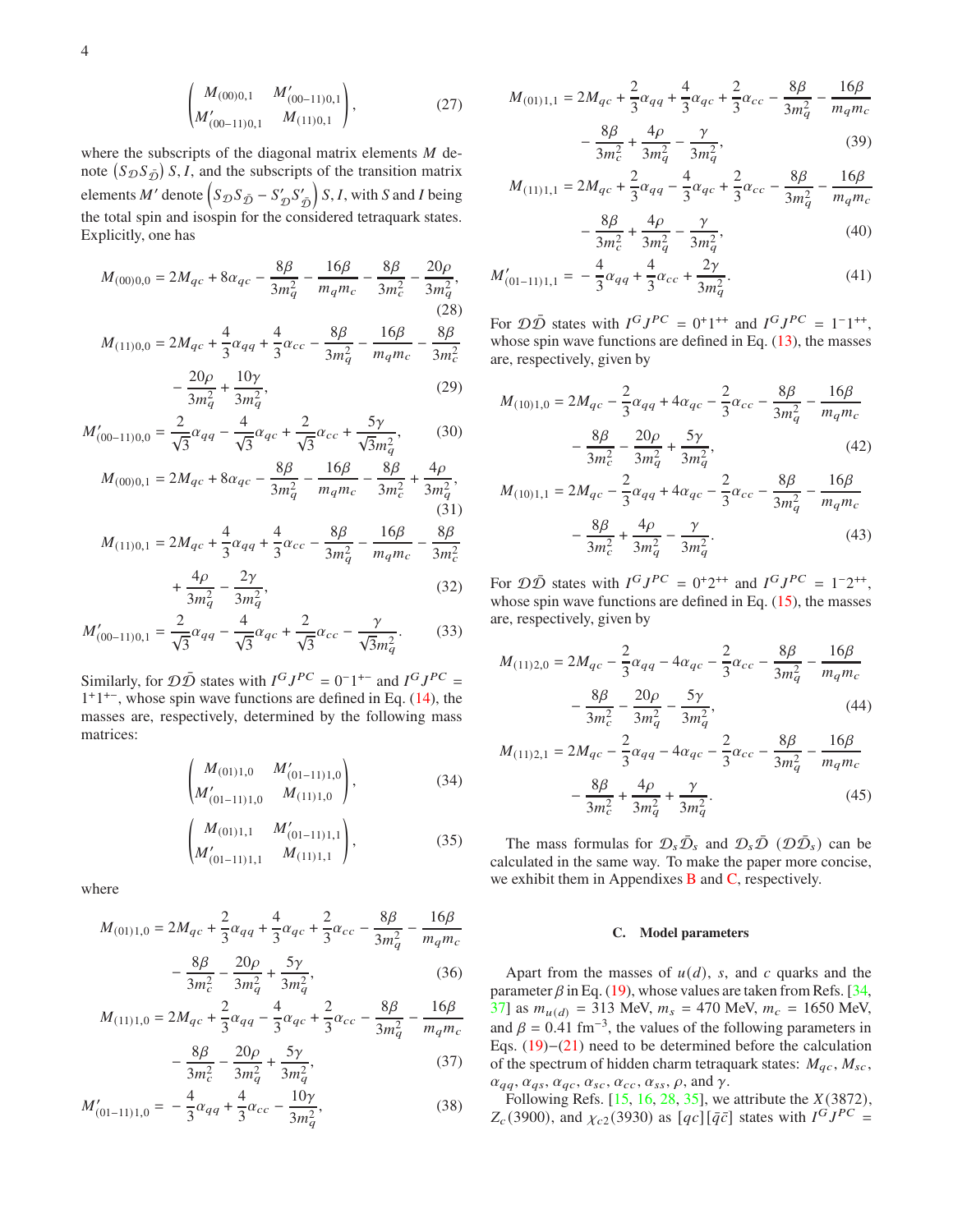<span id="page-4-1"></span>TABLE II. Model parameters. The parameters  $M_{qc}$ ,  $M_{sc}$ ,  $\alpha_{qa}$ ,  $\alpha_{qs}$ ,  $\alpha_{qc}$ ,  $\alpha_{sc}$ ,  $\alpha_{cc}$ , and  $\alpha_{ss}$  are in MeV. The parameters  $\rho$  and  $\gamma$  are in fm<sup>-3</sup>. The quark masses and parameter  $\beta$  are taken from Refs. [\[34,](#page-8-26) [37](#page-8-28)] as  $m_{u(d)} = 313$  MeV,  $m_s = 470$  MeV,  $m_c = 1650$  MeV, and  $\beta = 0.41$  $\rm fm^{-3}$ .

| $\alpha_{qc}$ | $\alpha_{sc}$ | $\alpha_{cc}$ | $\alpha_{qq}$ | $\alpha_{qs}$ | $\alpha_{ss}$ |
|---------------|---------------|---------------|---------------|---------------|---------------|
| $-8.06$       | $-8.98$       | $-10.59$      | $-28.43$      | $-21.70$      | $-23.24$      |
| $M_{qc}$      | $M_{sc}$      |               |               | Ω             |               |
|               | Model I       | Model II      |               |               |               |
| 2059          | 2252          | 2205          | 0.03          | 0.11          |               |

 $0^+1^{++}$ ,  $1^+1^{+-}$ , and  $0^+2^{++}$ , respectively, to fix the parameters  $M_{qc}$ ,  $\rho$ , and  $\gamma$ . Following Refs. [\[34](#page-8-26), [36\]](#page-8-30), the heavy baryons  $\Lambda_c$ ,  $\Xi_c$ ,  $\Omega_c^0$ ,  $\Sigma_c$ ,  $\Xi_c^{\prime}$ ,  $\Sigma_c^*$ , and  $\Xi_c^*$  are attributed to diquark-quark configurations and their masses are used to fix the parameters  $\alpha_{qq}, \alpha_{qs}, \alpha_{qc}, \alpha_{sc}$ , and  $\alpha_{ss}$ .

In Refs.  $[20-22]$ , the  $X(4350)$  is treated as  $[sc][\bar{s}\bar{c}]$ tetraquark state. But it is not quite known whether its quantum numbers  $I^G J^{PC}$  should be  $0^+0^{++}$  or  $0^+2^{++}$  due to the lack of experimental information. In the present work, we use the mass of  $X(4350)$  to determine the parameter  $M_{sc}$ . In model I, we assume that the quantum numbers for  $X(4350)$  are  $I^G J^{PC} = 0^+ 0^{++}$ , and in model II, we assume  $I^G J^{PC} = 0^+ 2^{++}$ for  $X(4350)$ . The resulted values of  $M_{sc}$  are 2252 and 2205 MeV, respectively, in models I and II.

The parameter  $\alpha_{cc}$  can be fixed by the mass splits of  $J/\psi$ and  $\eta_c$ , which gives

$$
\alpha_{cc} = -\frac{3}{32} (m_{J/\psi} - m_{\eta_c}), \qquad (46)
$$

with  $m_{J/\psi}$  and  $m_{\eta_c}$  being the masses of  $J/\psi$  and  $\eta_c$ , respectively.

All the model parameters needed in the present work are listed in Table [II.](#page-4-1)

### <span id="page-4-0"></span>**IV. NUMERICAL RESULTS**

With the values of model parameters listed in Table  $II$ , the masses of hidden charm tetraquark configurations  $[qc][\bar{q}\bar{c}]$ , [sc][ $\bar{s}\bar{c}$ ], and [ $\bar{q}c$ ][ $\bar{s}\bar{c}$ ] ([sc][ $\bar{q}\bar{c}$ ]), which are denoted as  $\mathcal{D}\mathcal{D}$ ,  $D_s \overline{D}_s$ ,  $D \overline{D}_s$  ( $D_s \overline{D}$ ), respectively, in Sec. [II](#page-1-0) and Sec. [III,](#page-2-0) can be obtained directly by use of the mass formulas given in Sec. [III B](#page-2-8) and Appendixes [B](#page-6-1) and [C.](#page-7-0)

The numerical results for the mass spectrum of  $[qc][\bar{q}\bar{c}]$ are listed in Table [III,](#page-4-2) where the first two columns show the quantum numbers  $I^G J^{PC}$  and the calculated mass of each tetraquark configuration, and the last three columns show the particle name, the quantum numbers  $I^G J^{PC}$ , and the energy of each state advocated by the Particle Data Group (PDG) [\[38\]](#page-8-32). In the third column, the states  $X(3872)$ ,  $Z_c(3900)$ , and  $\chi_{c2}(3930)$ , each marked with an asterisk, are taken as input to fix the model parameters, as mentioned in Sec. IIIC. The states marked with "?" are those that have more than one possible assignment. One sees from Table [III](#page-4-2) that the

<span id="page-4-2"></span>TABLE III. Mass spectrum of tetraquark configurations  $[qc][\bar{q}\bar{c}]$ . The masses are in MeV. The first two columns show the quantum numbers and mass of each tetraquark configuration from our theoretical model, and the last three columns show the particle name, quantum numbers, and energy of each state advocated in PDG [\[38](#page-8-32)]. In the third column, the states marked with "∗" are input used to fix the model parameters, and the states marked with "?" are those that have more than one possible assignment.

| $I^GJ^{PC}$         | M    | Particle            | $I^GJ^{PC}$<br>PDG  | $M_{\rm PDG}$             |
|---------------------|------|---------------------|---------------------|---------------------------|
| $0+0++$             | 3795 |                     |                     |                           |
| $0+0++$             | 3839 | $\chi_{c0}(3860)$   | $0+0++$             | $3862^{+26+40}_{-32-13}$  |
| $1^-0^{++}$         | 3854 |                     |                     |                           |
| $1^-0^{++}$         | 3910 | $X(3940)$ ?         | $2^{2}2^{22}$       | $3942^{+7}_{-6}$ ± 6      |
| $0+1++$             | 3869 | $X(3872)^*$         | $0+1$ <sup>++</sup> | $3871.69 \pm 0.17$        |
| $1^-1^{++}$         | 3934 | $X(3940)$ ?         | $2^{2}2^{2}2$       | $3942^{+7}_{-6}$ ± 6      |
| $0^-1^{+-}$         | 3830 |                     |                     |                           |
| $0^-1^{+-}$         | 3868 |                     |                     |                           |
| $1+1+-$             | 3887 | $Z_c(3900)^*$       | $1+1+-$             | $3888.4 \pm 2.5$          |
| $1+1+-$             | 3942 | X(4020)             | $1+2?$              | $4024.1 \pm 1.9$          |
| $0+2$ <sup>++</sup> | 3925 | $\chi_{c2}(3930)^*$ | $0+2^{++}$          | $3922 \pm 1$              |
| $1^-2^{++}$         | 4000 | X(4050)             | $1 - 2^{2+}$        | $4051 \pm 14^{+20}_{-14}$ |

<span id="page-4-3"></span>TABLE IV. Mass spectrum of tetraquark configurations  $[sc][\bar{s}\bar{c}]$ . The masses are in MeV. The first column shows the quantum numbers of each theoretical tetraquark configuration. The second and third columns show the masses calculated in model I and model II, where the  $X(4350)$  is assumed to be a tetraquark state with  $I^G J^P C = 0^+ 0^{++}$ and  $0^+2^{++}$ , respectively. The last three columns show the particle name, quantum numbers, and energy of each state advocated in PDG [\[38](#page-8-32)]. In the fourth column, the states marked with "\*" and "?" are input used to fix the model parameters and have more than one possible assignment. Note that for  $[sc][\bar{s}\bar{c}]$  configurations,  $I = 0$  and  $G = C(-1)^{T}.$ 

| $J^{PC}$ | $M_{\rm I}$ | $M_{\rm H}$ | Particle            | $J^{PC}$<br><b>PDG</b> | $M_{\rm PDG}$                  |
|----------|-------------|-------------|---------------------|------------------------|--------------------------------|
| $0^{++}$ | 4306        | 42.12       |                     |                        |                                |
| $0^{++}$ |             |             | 4350 4257 X(4350)*? | $2^{2+}$               | $4350.6^{+4.6}_{-5.1} \pm 0.7$ |
| $1^{++}$ | 4373        | 4280        | $\chi_{c1}(4274)$   | $1^{++}$               | $4274^{+8}_{-6}$               |
| $1^{+-}$ | 4344        | 4251        |                     |                        |                                |
| $1^{+-}$ | 4383        | 4290        |                     |                        |                                |
| $2^{++}$ | 4443        | 4350        | $X(4350)^{*}$ ?     | $2^{2+}$               | $4350.6^{+4.6}_{-5.1} \pm 0.7$ |

 $\chi_{c0}(3860)$  has a mass  $M = 3862^{+26+40}_{-32-13}$  MeV and quantum numbers  $I^G J^{PC} = 0^+ 0^{++}$  in PDG [\[38\]](#page-8-32). Our calculated mass of the tetraquark configuration  $[qc][\bar{q}\bar{c}]$  with  $I^G J^{PC} = 0^+0^{++}$ is 3839 MeV, very close to that of the experimentally observed  $\chi_{c0}(3860)$ , supporting the assignment of  $\chi_{c0}(3860)$ as  $\lceil q_c \rceil \lceil \bar{q} \bar{c} \rceil$  tetraquark state. The  $X(4020)$  has a mass  $M = 4024.1 \pm 1.9$  MeV and quantum numbers  $I^G J^{PC} = 1^+ ?^2$ in PDG [\[38\]](#page-8-32). Our calculated mass of the  $[qc][\bar{q}\bar{c}]$  state with  $I^G J^{PC} = 1^+1^{+-}$  is 3942 MeV, not far away from that of the experimentally observed  $X(4020)$ . Accommodating the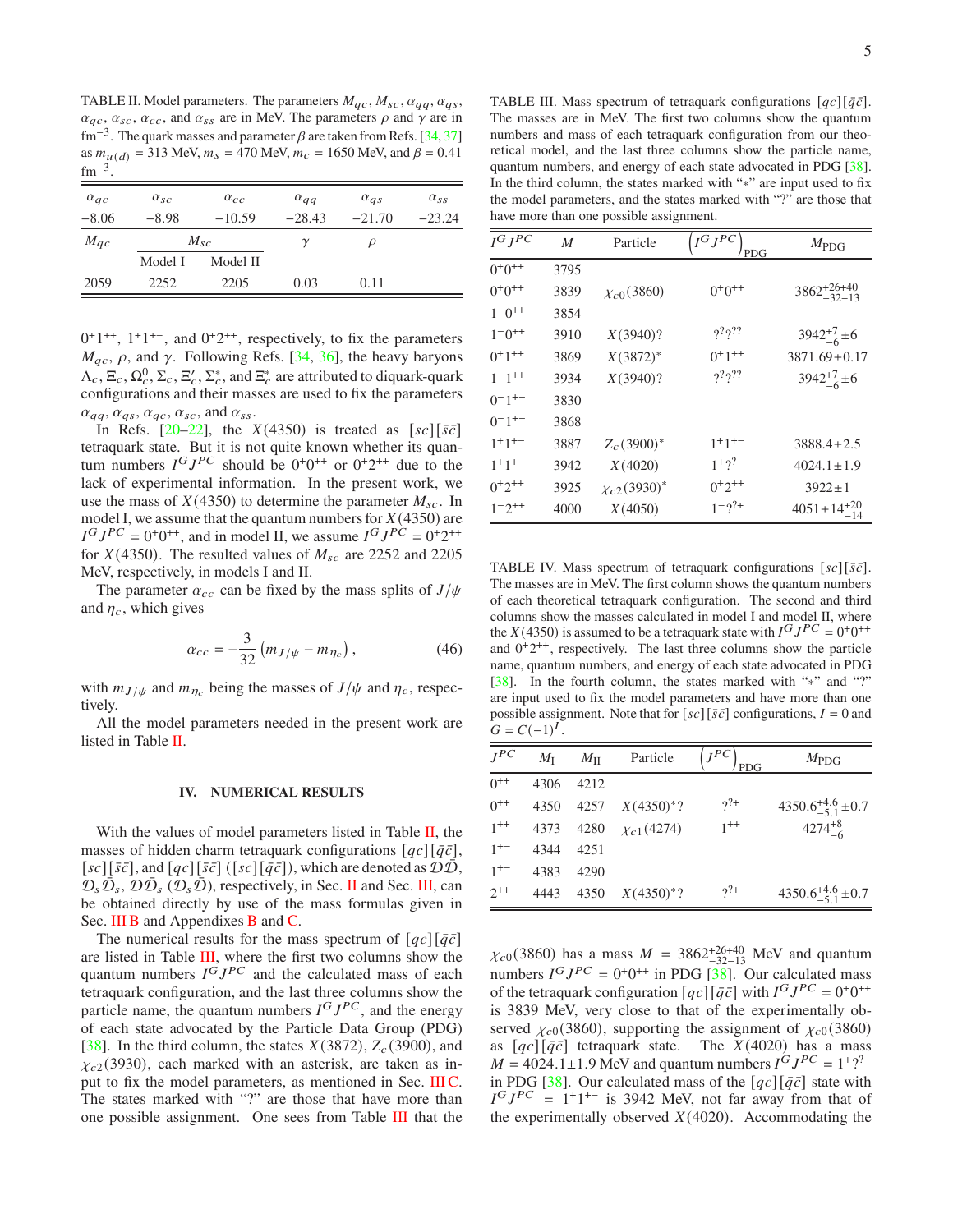<span id="page-5-1"></span>TABLE V. Mass spectrum of tetraquark configurations  $[sc][\bar{q}\bar{c}]$  $([qc][\bar{s}\bar{c}])$ . The masses are in MeV. The first column shows the quantum numbers of each theoretical tetraquark configuration. The second and third columns show the masses calculated in model I and model II, respectively. The last three columns show the particle name, quantum numbers, and energy of each state reported in Ref. [\[8](#page-8-7)] for  $Z_{cs}(3985)$ <sup>-</sup> and in Ref. [\[9\]](#page-8-8) for  $Z_{cs}(4000)$ <sup>+</sup> and  $Z_{cs}(4220)$ <sup>+</sup>. In the fourth column, the states marked with "?" are those that have more than one possible assignment.

| $J^P$   | $M_{\rm I}$ | $M_{\rm H}$ | Particle                       | exp.           | $M_{\rm exp.}$               |
|---------|-------------|-------------|--------------------------------|----------------|------------------------------|
| $0^{+}$ | 4097        | 4050        | $Z_{cs}$ (3985) <sup>-</sup> ? | 2              | $3982.5^{+1.8}_{-2.6}$ ± 2.1 |
| $0^{+}$ | 4141        | 4095        |                                |                |                              |
| $1^+$   | 4133        | 4087        | $Z_{cs}$ (3985) <sup>-</sup> ? | $2^?$          | $3982.5^{+1.8}_{-2.6}$ ± 2.1 |
|         |             |             | $Z_{cs}(4000)^+$               | $1^+$          | $4003 \pm 6^{+4}_{-14}$      |
| $1^{+}$ | 4163        | 4117        |                                |                |                              |
| $1^{+}$ | 4173        | 4126        | $Z_{cs}$ (4220) <sup>+</sup>   | 1 <sup>2</sup> | $4216 \pm 24^{+43}_{-30}$    |
| $2^{+}$ | 4231        | 4185        |                                |                |                              |
|         |             |             |                                |                |                              |

 $X(4020)$  to a  $[qc][\bar{q}\bar{c}]$  tetraquark state will suggest a spin 1 and parity positive for this particle. The  $X(4050)$  has a mass  $\dot{M} = 4051 \pm 14^{+20}$  and quantum numbers  $1^{-2^{2+}}$  in PDG [\[38\]](#page-8-32). Our calculated mass of the  $[qc][\bar{q}\bar{c}]$  configuration state with  $I^G J^{PC} = 1^{-}2^{++}$  is 4000 MeV, close to that of the experimentally observed  $X(4050)$ , which supports the explanation of  $X(4050)$  as a  $[qc][\bar{q}\bar{c}]$  tetraquark state and suggests a spin 2 and parity positive for this state. The  $X(3940)$  has a mass  $3942^{+7}_{-6} \pm 6$  in PDG [\[38](#page-8-32)], but its quantum numbers a mass  $33-2/6$  in 1 DG [00], our its quantum numbers<br>are still not clear. Our calculated masses of the  $[qc][\bar{q}\bar{c}]$ states with  $I^G J^{PC} = 1^-0^{++}$  and  $1^-1^{++}$  are 3910 and 3934 MeV, respectively, both very close to the experimental mass of  $X(3940)$ . This indicates that the  $X(3940)$  could be explained as a  $[qc][\bar{q}\bar{c}]$  tetraquark state and its quantum numbers might be  $I^{\tilde{G}} J^{\tilde{P}\tilde{C}} = 1^{-}0^{++}$  or  $1^{-}1^{++}$ .

The theoretical results for the mass spectrum of  $[sc][\bar{s}\bar{c}]$  are listed in Table  $IV$ . There, the first column shows the quantum numbers of each theoretical tetraquark configuration, the second and third columns show the masses calculated in model I and model II, where the  $X(4350)$  is assumed to be a tetraquark state with  $I^G J^{PC} = 0^+ 0^{++}$  and  $0^+ 2^{++}$ , respectively. The last three columns show the particle name, quantum numbers, and energy of each state advocated in PDG [\[38](#page-8-32)]. In the fourth column, the states marked with "∗" and "?" are input used to fix the model parameters and have more than one possible assignment. Note that the quantum numbers  $I^G$  are not shown in Table [IV,](#page-4-3) as one always has  $I = 0$  and  $G = C(-1)^{T} = C$  for the  $[sc][\bar{s}\bar{c}]$  configurations. One sees from Table [IV](#page-4-3) that in model I the calculated mass of the  $[sc][\bar{s}\bar{c}]$  state with  $J^{PC} = 1^{++}$  is 4373 MeV, which is 99 MeV higher than the mass of  $\chi_{c1}(4274)$ , a state advocated in PDG [\[38\]](#page-8-32) with the same quantum numbers. In model II, the calculated mass of this state is 4280 MeV, which is very close to the experimental value of  $\chi_{c1}(4274)$ , supporting the explanation that the  $\chi_{c1}(4274)$  is an [sc][ $\bar{s}\bar{c}$ ] tetraquark state. Note that although the  $\chi_{c1}(4140)$  has the same quantum numbers as  $\chi_{c1}(4274)$ , our theoretical results do not support the explanation of the  $\chi_{c1}(4140)$  as a tetraquark state, as the calculated masses of  $[sc][\bar{s}\bar{c}]$  with  $J^{PC} = 1^{++}$  in both model I and model II are too far away from the experimental mass of  $\chi_{c1}(4140)$ . In Ref. [\[33\]](#page-8-15), the  $\chi_{c1}(4140)$  was assumed to be an [sc][ $\bar{s}\bar{c}$ ] state with  $J^{PC} = 1^{++}$  to fix the model parameters, and the  $\chi_{c1}(4274)$ was considered as a charmonium state  $\chi_{c1}(3P)$ . More elaborate works need to be done to understand the nature of the  $\chi_{c1}(4140)$  and  $\chi_{c1}(4274)$  states.

The numerical results for the mass spectrum of tetraquark configurations  $[sc][\bar{q}\bar{c}]$  ( $[qc][\bar{s}\bar{c}]$ ) are listed in Table [V.](#page-5-1) There, the first column shows the quantum numbers of each theoretical tetraquark configuration. The second and third columns show the masses calculated in model I and model II, where the  $X(4350)$  is assumed to be a tetraquark state with  $I^G J^{PC} = 0^+ 0^{++}$  and  $0^+ 2^{++}$ , respectively. The last three columns show the particle name, quantum numbers, and energy of each state reported in Ref. [\[8\]](#page-8-7) for  $Z_{cs}(3985)$ <sup>-</sup> and in Ref. [\[9\]](#page-8-8) for  $Z_{cs}(4000)^+$  and  $Z_{cs}(4220)^+$ . In the fourth column, the states marked with "?" are those that have more than one possible assignment. The  $Z_{cs}(3985)$ <sup>-</sup> has  $M = 3982.5^{+1.8}_{-2.6} \pm 2.1$  MeV [\[8\]](#page-8-7). Our calculated masses of the  $[sc][\bar{q}\bar{c}]$  states with  $J^P = 0^+$  and  $1^+$  are 4097 MeV and 4133 MeV in Model I, and 4050 MeV and 4097 MeV in Model II, not far away from the experimentally observed value. The  $Z_{cs}(4000)^+$  and  $Z_{cs}(4220)^+$  have masses  $M = 4003 \pm 6^{+4}_{-1}$  $\Delta_{CS}$ (+000) and  $\Delta_{CS}$ (+220) have masses  $M = +0.03 \pm 0.14$ <br>and  $M = 4216 \pm 24^{+43}_{-30}$  [\[9\]](#page-8-8), respectively, which are in line with our calculated masses of the  $[qc][\bar{s}\bar{c}]$  with  $J^P = 1^+$ .

In Refs. [\[30,](#page-8-18) [32\]](#page-8-33), the *P*-wave tetraquark states of  $[qc][\bar{q}\bar{c}]$ with  $I^G J^{PC} = 0^- 1^{-}$  were discussed with the model parameters being fixed by the experimental information of the  $Y(4230)$ ,  $Y(4260)$ ,  $Y(4360)$ , and  $Y(4390)$  states. In the present work, we can, in principle, include the spin-orbit and orbit-orbit interactions in the Hamiltonian of Eq. [\(21\)](#page-2-5) to analyze the possible  $P$ -wave tetraquark states. However, for the [sc][ $\bar{s}\bar{c}$ ] and [ $q\bar{c}$ ][ $\bar{s}\bar{c}$ ] ([sc][ $\bar{q}\bar{c}$ ]) configurations, we do not have enough experimental information to fix the additional model parameters for spin-orbit and orbit-orbit interactions. Thus, we leave such an analysis to future work when more experimental information becomes available.

### <span id="page-5-0"></span>**V. SUMMARY**

In the present work, we employ a diquark model to explore the mass spectrum of the hidden charm tetraquark states composed of diquarks and antidiquarks. The effective model Hamiltonian we used contains explicitly the color-spin, spin, flavor-spin, and flavor dependent interactions. We systematically calculate the masses of all possible  $[qc][\bar{q}\bar{c}], [sc][\bar{s}\bar{c}],$ and  $[qc][\bar{s}\bar{c}]$  ( $[sc][\bar{q}\bar{c}]$ ) hidden charm tetraquark states, and compare them with those advocated by the PDG [\[38](#page-8-32)].

Our results show that, apart from the  $X(3872)$ ,  $Z(3900)$ ,  $\chi_{c2}(3930)$ , and  $\chi(4350)$  which are taken as input to fix the model parameters, the  $\chi_{c0}(3860)$ ,  $X(4020)$ ,  $X(4050)$  can be explained as  $[qc][\bar{q}\bar{c}]$  states with  $I^G J^{PC} = 0^+0^{++}$ ,  $1^+1^{+-}$ , and  $1^{\text{-}}2^{\text{++}}$ , respectively, and the  $\chi_{c1}(4274)$  can be explained as an [ $s \bar{c}$ ] state with  $I^G J^{PC} = 0^+ 1^{++}$ . In addition, the  $X(3940)$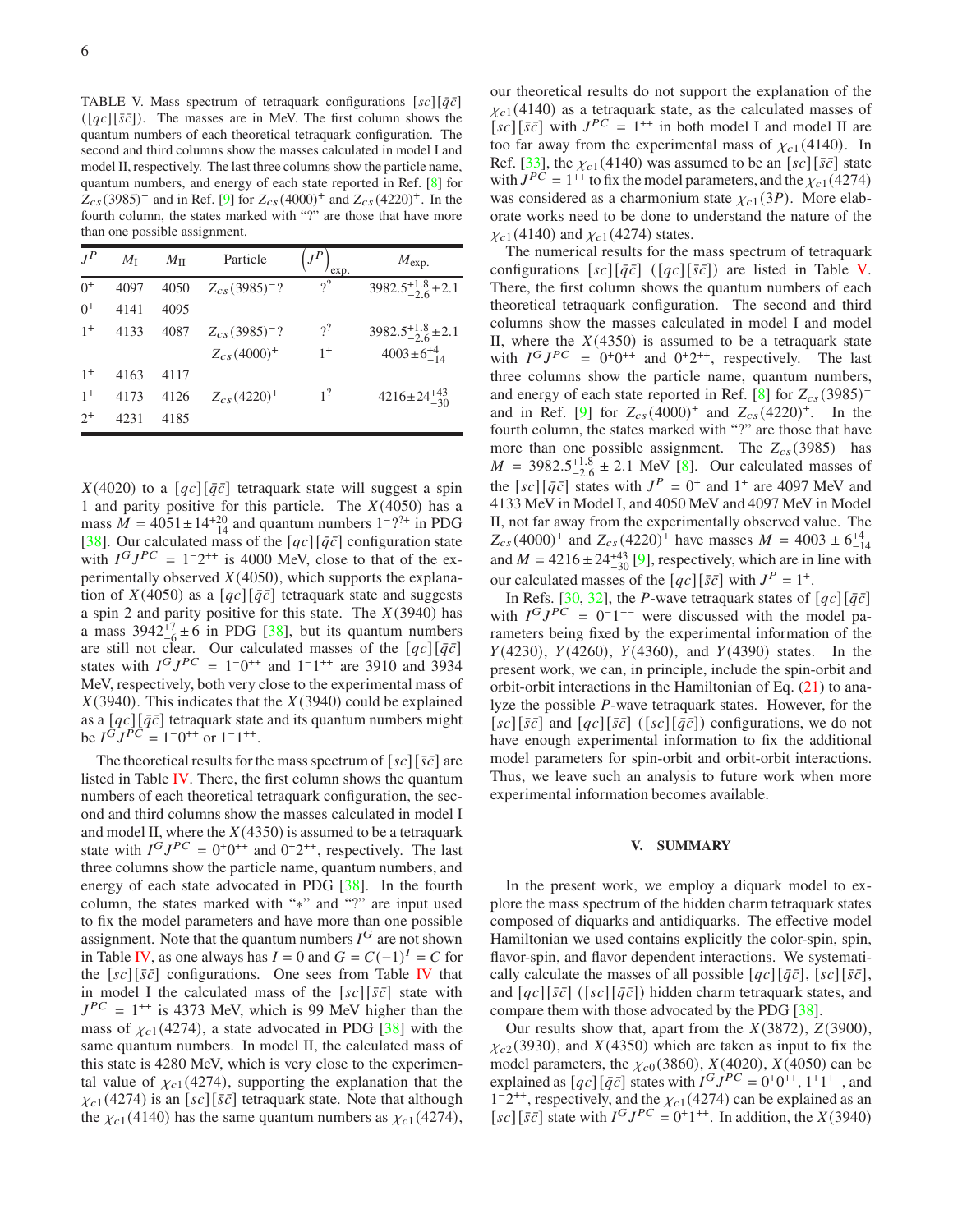can be explained as a  $[qc][\bar{q}\bar{c}]$  state with  $I^G J^{PC} = 1^-0^{++}$  or  $1^{-1^{++}}$ , the  $X(4350)$  can be explained as an  $[sc][\bar{s}\bar{c}]$  state with  $I^G J^{PC} = 0^+0^{++}$  or  $0^+2^{++}$ , the  $Z_{cs}(3985)^-$  can be explained as an  $[sc][\bar{q}\bar{c}]$  state with  $J^P = 0^+$  or  $1^+$ , and the  $Z_{cs}(4000)^+$  and  $Z_{cs}(4220)^+$  can be explained as  $[qc][\bar{s}c]$  states with  $J^P = 1^+$ . Our results do not support the explanation of the  $\chi_{c1}(4140)$ which has  $I^G J^{PC} = 0^{\frac{1}{4}+ \frac{1}{4}}$  as an  $[sc][\bar{s}\bar{c}]$  tetraquark state. We also give the predictions of other possible  $[qc][\bar{q}\bar{c}]$ , [sc][ $\bar{s}\bar{c}$ ], and  $[qc][\bar{s}\bar{c}]$  ( $[sc][\bar{q}\bar{c}]$ ) hidden charm tetraquark states, and hope that these states could be searched for in experiments in the near future.

### **ACKNOWLEDGMENTS**

This work is partially supported by the National Natural Science Foundation of China under Grants No. 11475181, No. 11635009, and No. 12075018, the Fundamental Research Funds for the Central Universities, and the Key Research Program of Frontier Sciences of the Chinese Academy of Sciences under Grant No. Y7292610K1.

### <span id="page-6-0"></span>**Appendix A: The spin matrix elements**

As shown in Eqs. [\(12\)](#page-1-6)−[\(18\)](#page-2-3), the spin wave function for the [ $q_1q_2$ ] [ $\bar{q}_3\bar{q}_4$ ] tetraquark state are denoted as  $|S_{12}, S_{34} \rangle$  $S_{12\bar{3}4}$ which is an abbreviation of  $|(S_1, S_2)S_{12}, (S_{\bar{3}}, S_{\bar{4}})S_{\bar{3}\bar{4}}\rangle$  $S_{12\bar{3}\bar{4}}$ , with the spin of each quark (antiquark)  $S_1 = S_2 = S_{\overline{3}} = S_{\overline{4}} = 1/2$ .

The spin operator  $S_i \cdot S_j$  satisfies

$$
S_i \cdot S_j = \frac{(S_i + S_j)^2 - S_i^2 - S_j^2}{2}
$$
  
= 
$$
\frac{S_{ij} (S_{ij} + 1) - S_i (S_i + 1) - S_j (S_j + 1)}{2}
$$
  
= 
$$
\frac{S_{ij} (S_{ij} + 1)}{2} - \frac{3}{4}.
$$
 (A1)

By using this relation, the matrix elements of the spin operators  $S_1 \cdot S_2$  and  $S_{\bar{3}} \cdot S_{\bar{4}}$  can be calculated straightforwardly, while for other spin operators, the recoupling of the spin wave functions via  $9j$  symbols are needed to compute their matrix elements. Specifically, one has

$$
\left\langle S_{12}, S_{\bar{3}\bar{4}} \left| S_1 \cdot S_2 \right| S'_{12}, S'_{\bar{3}\bar{4}} \right\rangle_{S_{12\bar{3}\bar{4}}}
$$
  
= 
$$
\left[ \frac{S_{12} (S_{12} + 1)}{2} - \frac{3}{4} \right] \delta_{S_{12} S'_{12}} \delta_{S_{\bar{3}\bar{4}} S'_{\bar{3}\bar{4}}},
$$
 (A2)

$$
\left\langle S_{12}, S_{\bar{3}\bar{4}} \middle| S_{\bar{3}} \cdot S_{\bar{4}} \middle| S'_{12}, S'_{\bar{3}\bar{4}} \right\rangle_{S_{12\bar{3}\bar{4}}}
$$

$$
= \left[ \frac{S_{\bar{3}\bar{4}} \left( S_{\bar{3}\bar{4}} + 1 \right)}{2} - \frac{3}{4} \right] \delta_{S_{12}S'_{12}} \delta_{S_{\bar{3}\bar{4}}S'_{\bar{3}\bar{4}}}, \tag{A3}
$$

$$
\left\langle S_{12}, S_{\bar{3}\bar{4}} \middle| S_1 \cdot S_{\bar{3}} \middle| S'_{12}, S'_{\bar{3}\bar{4}} \right\rangle_{S_{12\bar{3}\bar{4}}}
$$
\n
$$
= \sum_{S_{1\bar{3}}S_{2\bar{4}}} \hat{S}_{12} \hat{S}_{3\bar{4}} \hat{S}'_{1\bar{3}} \hat{S}'_{2\bar{4}} \hat{S}'_{12} \hat{S}'_{3\bar{4}} \left[ \frac{S_{1\bar{3}}(S_{1\bar{3}}+1)}{2} - \frac{3}{4} \right]
$$
\n
$$
\times \left\{ \begin{array}{ccc} 1/2 & 1/2 & S_{12} \\ 1/2 & 1/2 & S_{\bar{3}\bar{4}} \\ S_{1\bar{3}} & S_{2\bar{4}} & S_{12\bar{3}\bar{4}} \end{array} \right\} \left\{ \begin{array}{ccc} 1/2 & 1/2 & S'_{12} \\ 1/2 & 1/2 & S'_{\bar{3}\bar{4}} \\ S_{1\bar{3}} & S_{2\bar{4}} & S_{12\bar{3}\bar{4}} \end{array} \right\}, \quad (A4)
$$

$$
\left\langle S_{12}, S_{\bar{3}\bar{4}} \middle| S_2 \cdot S_{\bar{4}} \middle| S'_{12}, S'_{\bar{3}\bar{4}} \right\rangle_{S_{12\bar{3}\bar{4}}}
$$
\n
$$
= \sum_{S_{1\bar{3}}S_{2\bar{4}}} \hat{S}_{12} \hat{S}_{\bar{3}\bar{4}} S_{1\bar{3}}^2 \hat{S}_{2\bar{4}}^2 \hat{S}'_{12} \hat{S}'_{\bar{3}\bar{4}} \left[ \frac{S_{2\bar{4}} (S_{2\bar{4}} + 1)}{2} - \frac{3}{4} \right]
$$
\n
$$
\times \left\{ \begin{array}{ccc} 1/2 & 1/2 & S_{12} \\ 1/2 & 1/2 & S_{\bar{3}\bar{4}} \\ S_{1\bar{3}} & S_{2\bar{4}} & S_{12\bar{3}\bar{4}} \end{array} \right\} \left\{ \begin{array}{ccc} 1/2 & 1/2 & S'_{12} \\ 1/2 & 1/2 & S'_{\bar{3}\bar{4}} \\ S_{1\bar{3}} & S_{2\bar{4}} & S_{12\bar{3}\bar{4}} \end{array} \right\}, \quad (A5)
$$

$$
\left\langle S_{12}, S_{\bar{3}\bar{4}} \middle| S_1 \cdot S_{\bar{4}} \middle| S'_{12}, S'_{\bar{3}\bar{4}} \right\rangle_{S_{12\bar{3}\bar{4}}}
$$
\n
$$
= \sum_{S_{1\bar{4}}S_{2\bar{3}}} (-1)^{S_{\bar{3}\bar{4}} + S'_{\bar{3}\bar{4}}} \hat{S}_{12} \hat{S}_{\bar{3}\bar{4}} \hat{S}'_{1\bar{4}} \hat{S}'_{2\bar{3}} \hat{S}'_{12} \hat{S}'_{3\bar{4}}
$$
\n
$$
\times \left\{ \frac{S_{1\bar{4}} (S_{1\bar{4}} + 1)}{2} - \frac{3}{4} \right\}
$$
\n
$$
\times \left\{ \frac{1}{2} \frac{1}{2} \frac{1}{2} S_{\bar{3}\bar{4}} \right\} \left\{ \frac{1}{2} \frac{1}{2} \frac{1}{2} S'_{12}
$$
\n
$$
S_{\bar{3}\bar{4}} \right\} \left\{ \frac{1}{2} \frac{1}{2} \frac{1}{2} S'_{\bar{3}\bar{4}} \right\}, \quad (A6)
$$

$$
S_{12}, S_{\bar{3}\bar{4}} \Big| S_2 \cdot S_{\bar{3}} \Big| S'_{12}, S'_{\bar{3}\bar{4}} \Big\rangle_{S_{12\bar{3}\bar{4}}}
$$
  
\n
$$
= \sum_{S_{1\bar{4}}S_{2\bar{3}}} (-1)^{S_{\bar{3}\bar{4}}+S'_{\bar{3}\bar{4}}}\hat{S}_{12}\hat{S}_{\bar{3}\bar{4}}\hat{S}^{2}_{1\bar{4}}\hat{S}^{2}_{2\bar{3}}\hat{S}'_{12}\hat{S}'_{\bar{3}\bar{4}}
$$
  
\n
$$
\times \Bigg[ \frac{S_{2\bar{3}} (S_{2\bar{3}} + 1)}{2} - \frac{3}{4} \Bigg] \times \begin{cases} 1/2 & 1/2 & S_{12} \\ 1/2 & 1/2 & S_{\bar{3}\bar{4}} \\ S_{1\bar{4}} & S_{2\bar{3}} & S_{12\bar{3}\bar{4}} \end{cases} \Bigg\{ \frac{1/2}{2} \Bigg| 1/2 & 1/2 & S'_{\bar{3}\bar{4}} \\ S_{1\bar{4}} & S_{2\bar{3}} & S_{12\bar{3}\bar{4}} \end{cases}, (A7)
$$

 $\overline{1}$ 

where we have used the symbol  $\hat{S}_{ij} = \sqrt{2S_{ij} + 1}$  for conciseness.

<span id="page-6-2"></span>By use of Eqs. [\(A2\)](#page-6-2)−[\(A7\)](#page-6-3), all the needed spin matrix elements can be calculated, and the results are listed in Table [I.](#page-2-4)

# <span id="page-6-3"></span><span id="page-6-1"></span>**Appendix B: Mass formulas for**  $\mathcal{D}_s \bar{\mathcal{D}}_s$

For  $\mathcal{D}_s \bar{\mathcal{D}}_s$  states with  $J^{PC} = 0^{++}$ , whose spin wave functions are defined in Eq. [\(12\)](#page-1-6), the masses are determined by the following mass matrix:

$$
\begin{pmatrix} M_{(00)0} & M'_{(00-11)0} \\ M'_{(00-11)0} & M_{(11)0} \end{pmatrix}, \tag{B1}
$$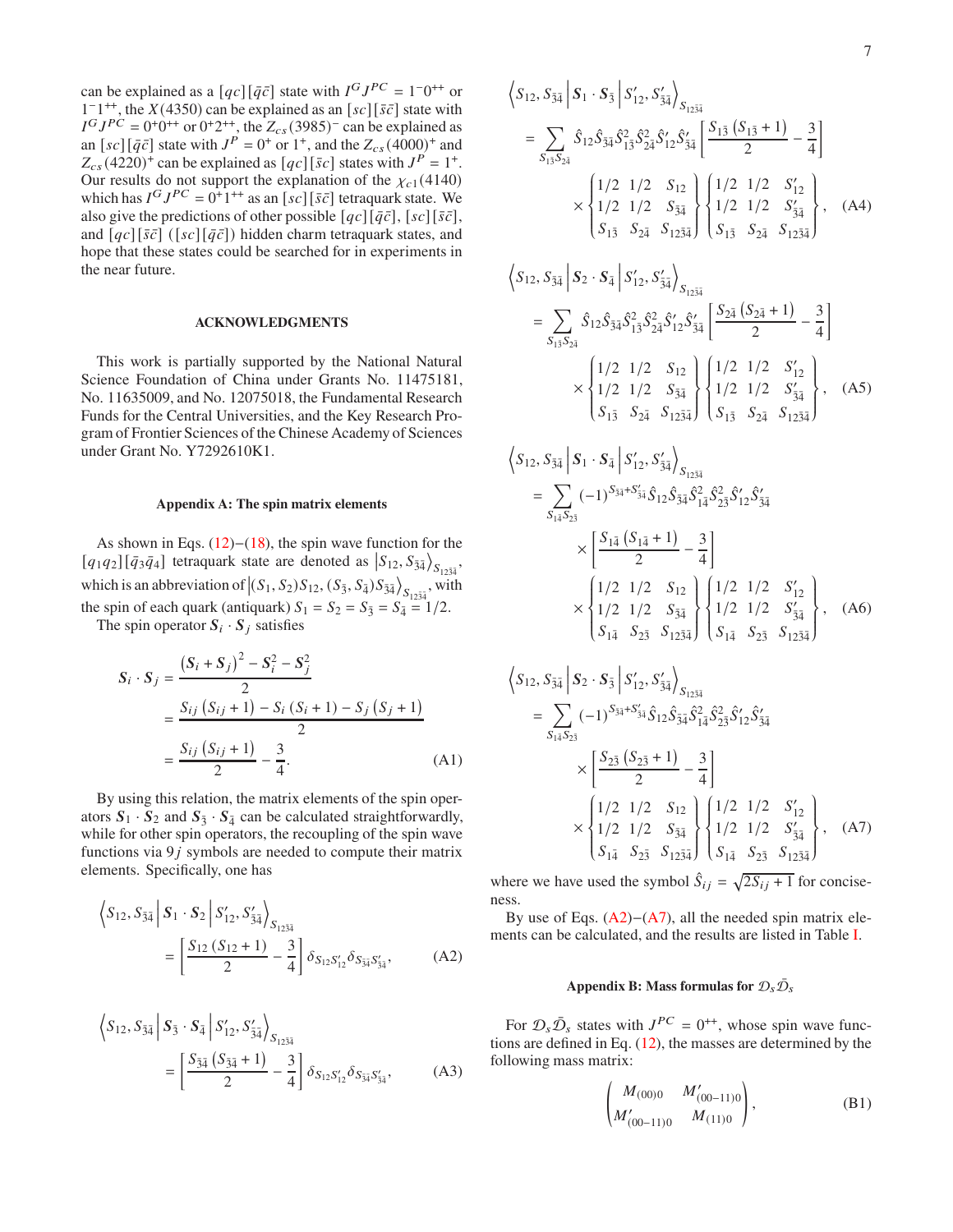where the subscripts of the diagonal matrix elements  $M$  denote  $\left(S_{\mathcal{D}_s}S_{\bar{\mathcal{D}}_s}\right)$  $\int$  S, and the subscripts of the transition matrix elements *M'* denote  $(S_{\mathcal{D}_s} S_{\mathcal{D}_s} - S_{\mathcal{D}_s}' S_{\mathcal{D}_s}'$  $S$ , with *S* being the total spin for the considered tetraquark states. Explicitly, one has

$$
M_{(00)0} = 2M_{sc} + 8\alpha_{sc} - \frac{8\beta}{3m_s^2} - \frac{16\beta}{m_s m_c} - \frac{8\beta}{3m_c^2} - \frac{8\rho}{3m_s^2},
$$
\n(B2)  
\n
$$
M_{(11)0} = 2M_{sc} + \frac{4}{3}\alpha_{ss} + \frac{4}{3}\alpha_{cc} - \frac{8\beta}{3m_s^2} - \frac{16\beta}{m_s m_c} - \frac{8\beta}{3m_c^2}
$$

$$
-\frac{8\rho}{3m_s^2} + \frac{4\gamma}{3m_s^2},\tag{B3}
$$

$$
M'_{(00-11)0} = \frac{2}{\sqrt{3}}\alpha_{ss} - \frac{4}{\sqrt{3}}\alpha_{sc} + \frac{2}{\sqrt{3}}\alpha_{cc} + \frac{2\gamma}{\sqrt{3}m_s^2}.
$$
 (B4)

Similarly, for  $\mathcal{D}_s \bar{\mathcal{D}}_s$  states with  $J^{PC} = 1^{+-}$ , whose spin wave functions are defined in Eq. [\(14\)](#page-1-7), the masses are determined by the following mass matrix:

$$
\begin{pmatrix} M_{(01)1} & M'_{(01-11)1} \\ M'_{(01-11)1} & M_{(11)1} \end{pmatrix}, \tag{B5}
$$

where

$$
M_{(01)1} = 2M_{sc} + \frac{2}{3}\alpha_{ss} + \frac{4}{3}\alpha_{sc} + \frac{2}{3}\alpha_{cc} - \frac{8\beta}{3m_s^2} - \frac{16\beta}{m_s m_c} - \frac{8\beta}{3m_c^2} - \frac{8\rho}{3m_c^2} + \frac{2\gamma}{3m_s^2},
$$
 (B6)

$$
M_{(11)1} = 2M_{sc} + \frac{2}{3}\alpha_{ss} - \frac{4}{3}\alpha_{sc} + \frac{2}{3}\alpha_{cc} - \frac{8\beta}{3m_s^2} - \frac{16\beta}{m_s m_c} - \frac{8\beta}{3m_c^2} - \frac{8\rho}{3m_c^2} + \frac{2\gamma}{3m_s^2},
$$
 (B7)

$$
M'_{(01-11)1} = -\frac{4}{3}\alpha_{ss} + \frac{4}{3}\alpha_{cc} - \frac{4\gamma}{3m_s^2}.
$$
 (B8)

For  $\mathcal{D}_s \bar{\mathcal{D}}_s$  states with  $J^{PC} = 1^{++}$  and  $J^{PC} = 2^{++}$ , whose spin wave functions are defined in Eqs.  $(13)$  and  $(15)$ , the masses are, respectively, given by

$$
M_{1,0,1} = 2M_{sc} - \frac{2}{3}\alpha_{ss} + 4\alpha_{sc} - \frac{2}{3}\alpha_{cc} - \frac{8\beta}{3m_s^2} - \frac{16\beta}{m_s m_c} - \frac{8\beta}{3m_c^2} - \frac{8\rho}{3m_c^2} + \frac{2\gamma}{3m_s^2},
$$
 (B9)

$$
M_{1,1,2} = 2M_{sc} - \frac{2}{3}\alpha_{ss} - 4\alpha_{sc} - \frac{2}{3}\alpha_{cc} - \frac{8\beta}{3m_s^2} - \frac{16\beta}{m_s m_c} - \frac{8\beta}{3m_c^2} - \frac{8\rho}{3m_s^2} - \frac{2\gamma}{3m_s^2}.
$$
 (B10)

# <span id="page-7-0"></span>**Appendix C: Mass formulas for**  $\mathcal{D}\bar{\mathcal{D}}$ <sub>S</sub>  $(\mathcal{D}_s\bar{\mathcal{D}})$

For  $\mathcal{D}\bar{\mathcal{D}}_s$  ( $\mathcal{D}_s\bar{\mathcal{D}}$ ) states with  $IJ^P = \frac{1}{2}0^+$ , whose spin wave functions are defined in Eq.  $(16)$ , the masses are determined by the following mass matrix:

$$
\begin{pmatrix} M_{(00)0} & M'_{(00-11)0} \\ M'_{(00-11)0} & M_{(11)0} \end{pmatrix}, \tag{C1}
$$

where the subscripts of the diagonal matrix elements  $M$  denote  $\left(S_{\mathcal{D}}S_{\bar{\mathcal{D}}_s}\right)$  $S \circ S$  or  $(S_{\mathcal{D}_s} S_{\bar{\mathcal{D}}})$   $S$ , and the subscripts of the transition matrix elements M' denote  $(S_{\mathcal{D}}S_{\bar{\mathcal{D}}_s} - S_{\mathcal{D}}'S_{\bar{\mathcal{D}}_s}'$  $\overline{\mathcal{S}}$ or  $\left(S_{\mathcal{D}_s}S_{\bar{\mathcal{D}}}-S'_{\mathcal{D}_s}S'_{\bar{\mathcal{D}}} \right)$  $S$ , with  $S$  being the total spin for the considered tetraquark states. Explicitly, one has

$$
M_{(00)0} = M_{qc} + M_{sc} + 4\alpha_{qc} + 4\alpha_{sc} - \frac{8\beta}{3m_qm_c} - \frac{8\beta}{m_qm_c}
$$

$$
- \frac{8\beta}{m_sm_c} - \frac{8\beta}{3m_c^2} + \frac{4\rho}{3m_qm_s},
$$
(C2)

$$
M_{(11)0} = M_{qc} + M_{sc} + \frac{4}{3}\alpha_{qs} + \frac{4}{3}\alpha_{cc} - \frac{8\beta}{3m_qm_s} - \frac{8\beta}{m_qm_c} - \frac{8\beta}{m_s m_c} - \frac{8\beta}{3m_s^2} + \frac{4\rho}{3m_qm_s} - \frac{2\gamma}{3m_qm_s},
$$
 (C3)

$$
M'_{(00-11)0} = \frac{2}{\sqrt{3}} \left( \alpha_{qs} - \alpha_{qc} - \alpha_{sc} + \alpha_{cc} \right) - \frac{\gamma}{\sqrt{3} m_q m_s}.
$$
 (C4)

Similarly, for  $\mathcal{D}\bar{\mathcal{D}}_s$  ( $\mathcal{D}_s\bar{\mathcal{D}}_s$ ) states with  $IJ^P = \frac{1}{2}I^+$ , whose spin wave functions are defined in Eq.  $(17)$ , the masses are determined by the following mass matrix:

$$
\begin{pmatrix} M_{(10)1} & M'_{(10-01)1} & M'_{(10-11)1} \\ M'_{(10-01)1} & M_{(01)1} & M'_{(01-11)1} \\ M'_{(10-11)1} & M'_{(01-11)1} & M_{(11)1} \end{pmatrix},
$$
 (C5)

where

$$
M_{(10)1} = M_{qc} + M_{sc} + 4\alpha_{sc} - \frac{4}{3}\alpha_{qc} - \frac{8\beta}{3m_qm_s} - \frac{8\beta}{m_qm_c} - \frac{8\beta}{m_sm_c} - \frac{8\beta}{3m_c^2} + \frac{4\rho}{3m_qm_s},
$$
 (C6)

$$
M_{(01)1} = M_{qc} + M_{sc} - \frac{4}{3} \alpha_{sc} + 4 \alpha_{qc} - \frac{8\beta}{3m_q m_s} - \frac{8\beta}{m_q m_c} - \frac{8\beta}{m_s m_c} - \frac{8\beta}{3m_s^2} + \frac{4\rho}{3m_q m_s},
$$
 (C7)

$$
M_{(11)1} = M_{qc} + M_{sc} + \frac{2}{3} (\alpha_{qs} - \alpha_{qc} - \alpha_{sc} + \alpha_{cc}) - \frac{8\beta}{3m_qm_s} - \frac{8\beta}{m_qm_c} - \frac{8\beta}{m_s m_c} - \frac{8\beta}{3m_c^2} + \frac{4\rho}{3m_qm_s} - \frac{\gamma}{3m_qm_s},
$$
(C8)

$$
M'_{(10-01)1} = -\frac{2}{3} (\alpha_{qs} - \alpha_{qc} - \alpha_{sc} + \alpha_{cc}) + \frac{\gamma}{3m_qm_s}, \quad (C9)
$$
  

$$
M'_{(10-11)1} = -\frac{2\sqrt{2}}{3} (\alpha_{qs} - \alpha_{qc} + \alpha_{sc} - \alpha_{cc}) + \frac{\sqrt{2}\gamma}{3m_qm_s}, \quad (C10)
$$